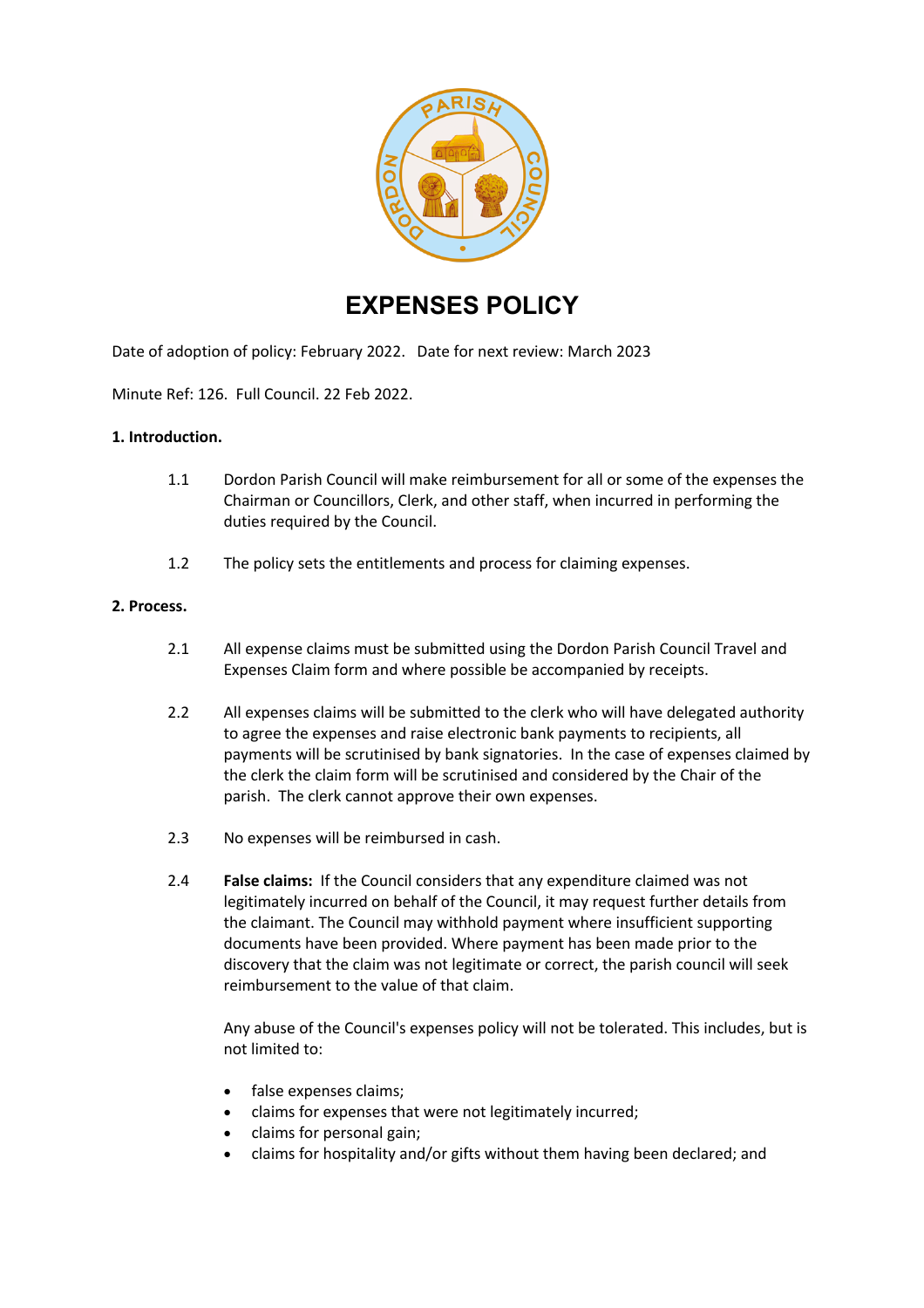- receipt of hospitality and/or gifts from contacts that may be perceived to influence a councillors or officers judgment.
- 2.5 The Council will take disciplinary action and Code of Conduct action where appropriate and, in certain employment circumstances, may treat a breach of this policy as gross misconduct, which may result in summary dismissal. In addition, the Council may report the matter to the police for investigation and criminal prosecution.
- 2.6 This is a non-contractual procedure which will be reviewed from time to time.

### 3. **Travel Expenses.**

- 3.1 **Rail:** standard class rail fares will only be reimbursed. Where possible, rail journeys should be booked well in advance to benefit from any discounts for early booking.
- 3.2 **Use of personal vehicle:** Any use of a private vehicle on parish council business is subject to the claimant:
	- holding a full UK driving licence.
	- ensuring that that their vehicle is roadworthy and fully registered; and
	- holding motor insurance that provides for business use.

The Council accepts no liability for any accident, loss, damage, or claim arising out of any journey that is made on council business. The Council will not pay for the cost of any insurance policy on a private vehicle.

- 3.3 Claims for petrol expenditure, should set out the distance of the journey undertaken on the expenses claim form. The Council will pay a mileage allowance of [45p] per mile for mileage under 10,000 miles and [25p] per mile for mileage over 10,000 miles, or such other rate as set out from time to time by HM Revenue and Customs. The Council will pay for tolls, congestion charges and parking costs incurred, where applicable.
- 3.4 **Use of bicycle or Motorcycle:** If use of bicycle or motorcycle is approved, a mileage allowance of [20p] or [24p] per mile respectively can be claimed. Any use of a motorcycle on business is subject the same requirements as a car (see above).
- 3.5 **Taxis:** Any use of taxis will require prior approval from the clerk and only in limited circumstances. These are:
	- where taking a taxi would result in a significantly shorter travel time than using public transport;
	- where there are several employees travelling together; or
	- where personal security and safety of employees is an issue, for example taxis may be permitted after sunset or at any function where alcohol may be consumed.

Claimants must obtain a receipt with details of the date, place of departure and destination of the journey.

#### **4. Overnight Accommodation.**